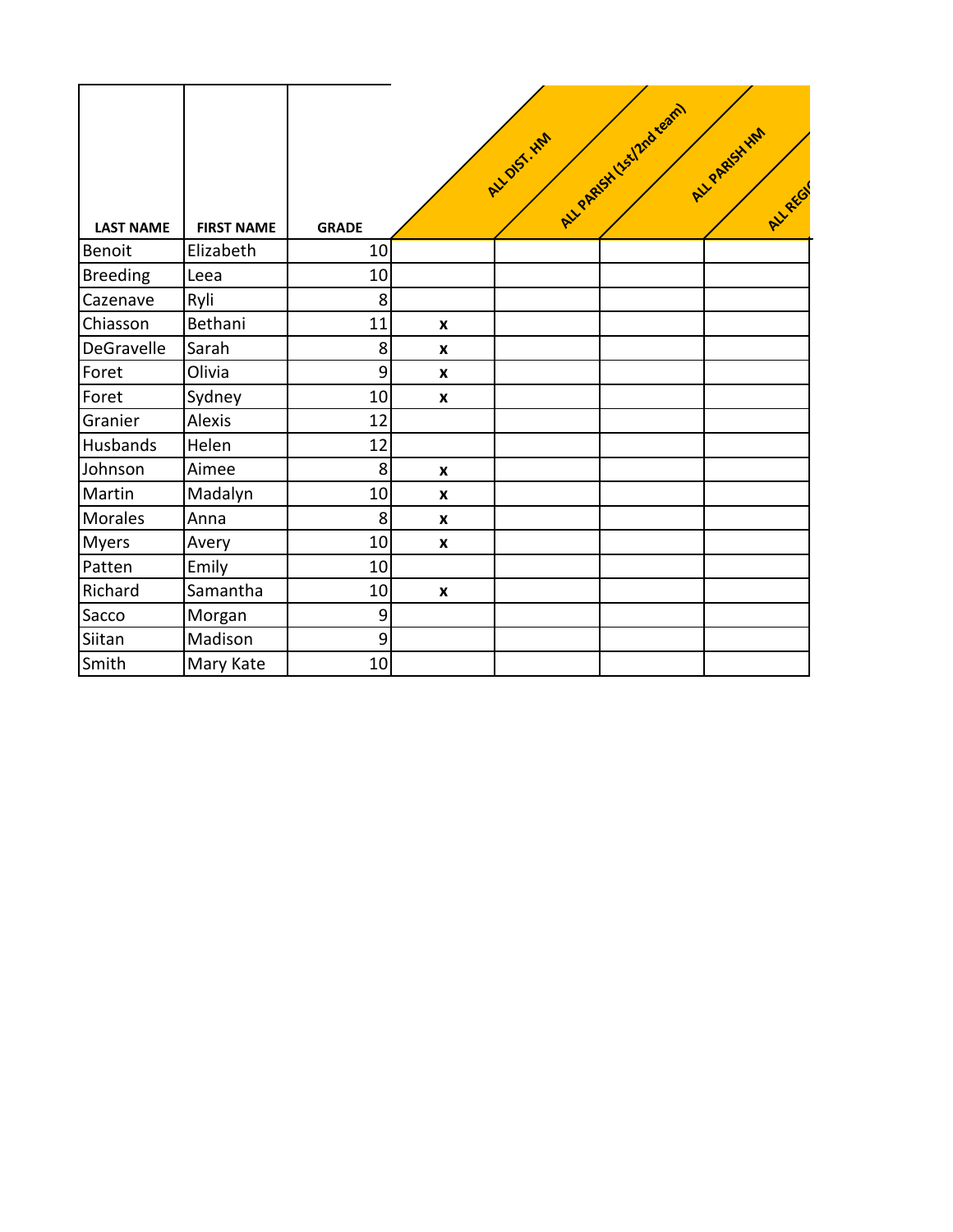

|  |  | $\pmb{\mathsf{x}}$ |  |
|--|--|--------------------|--|
|  |  | $\pmb{\mathsf{x}}$ |  |
|  |  | $\pmb{\mathsf{x}}$ |  |
|  |  |                    |  |
|  |  |                    |  |
|  |  |                    |  |
|  |  | $\pmb{\mathsf{x}}$ |  |
|  |  | $\pmb{\mathsf{x}}$ |  |
|  |  | $\pmb{\mathsf{x}}$ |  |
|  |  |                    |  |
|  |  |                    |  |
|  |  |                    |  |
|  |  |                    |  |
|  |  |                    |  |
|  |  | $\pmb{\mathsf{x}}$ |  |
|  |  | $\pmb{\mathsf{x}}$ |  |
|  |  | $\pmb{\mathsf{x}}$ |  |
|  |  | $\pmb{\mathsf{x}}$ |  |